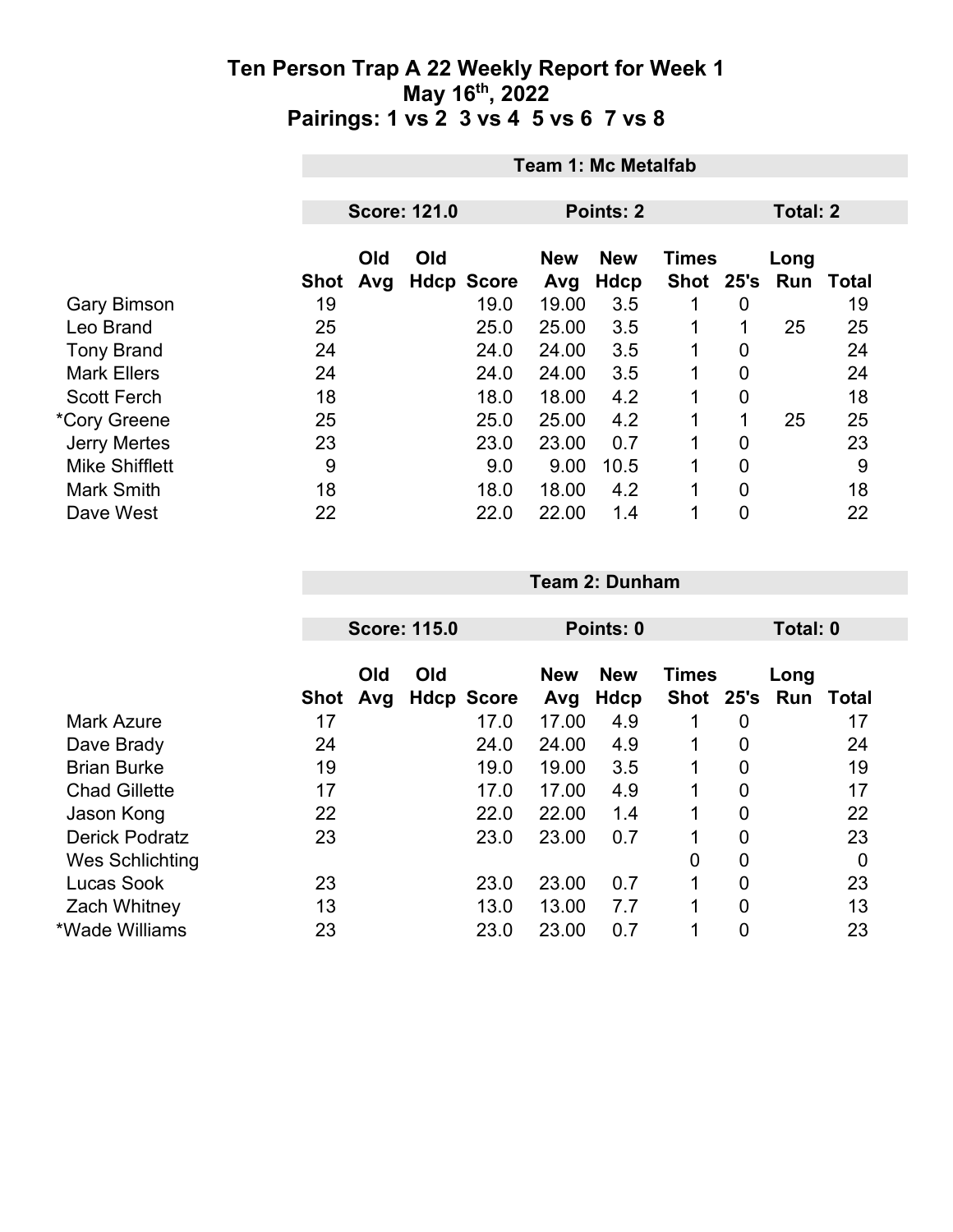|                         |      | <b>Team 3: Fire Shots</b> |                    |                   |                   |                           |                               |                |          |       |  |
|-------------------------|------|---------------------------|--------------------|-------------------|-------------------|---------------------------|-------------------------------|----------------|----------|-------|--|
|                         |      |                           | <b>Score: 94.0</b> |                   |                   | Points: 0                 |                               |                | Total: 0 |       |  |
|                         | Shot | Old<br>Avg                | Old                | <b>Hdcp Score</b> | <b>New</b><br>Avg | <b>New</b><br><b>Hdcp</b> | <b>Times</b><br>Shot 25's Run |                | Long     | Total |  |
| Mike Baumann            | 18   |                           |                    | 18.0              | 18.00             | 4.2                       |                               | 0              |          | 18    |  |
| Joe Cairl               | 14   |                           |                    | 14.0              | 14.00             | 7.0                       | 1                             | 0              |          | 14    |  |
| Dan Engstrom            | 17   |                           |                    | 17.0              | 17.00             | 4.9                       | 1                             | 0              |          | 17    |  |
| Ezra Engstrom           | 19   |                           |                    | 19.0              | 19.00             | 3.5                       | 1                             | 0              |          | 19    |  |
| <b>Tiffany Engstrom</b> | 20   |                           |                    | 20.0              | 20.00             | 2.8                       | 1                             | $\overline{0}$ |          | 20    |  |
| Dennis Jones            | 9    |                           |                    | 9.0               | 9.00              | 10.5                      | 1                             | 0              |          | 9     |  |
| *Brian Larson           | 14   |                           |                    | 14.0              | 14.00             | 7.0                       |                               | 0              |          | 14    |  |
| <b>Todd Lindorff</b>    | 20   |                           |                    | 20.0              | 20.00             | 2.8                       | 1                             | 0              |          | 20    |  |
| <b>Travis Swanson</b>   | 14   |                           |                    | 14.0              | 14.00             | 7.0                       | 1                             | $\overline{0}$ |          | 14    |  |
| <b>Mark Winczewski</b>  | 7    |                           |                    | 7.0               | 7.00              | 11.9                      | 1                             | 0              |          | 7     |  |

|                      |      | <b>Score: 111.0</b> |     |                   |                   | <b>Points: 2</b>   |              |                | <b>Total: 2</b>             |    |
|----------------------|------|---------------------|-----|-------------------|-------------------|--------------------|--------------|----------------|-----------------------------|----|
|                      | Shot | Old<br>Avg          | Old | <b>Hdcp Score</b> | <b>New</b><br>Avg | <b>New</b><br>Hdcp | <b>Times</b> |                | Long<br>Shot 25's Run Total |    |
| *Jason Amundsen      | 19   |                     |     | 19.0              | 19.00             | 3.5                |              | 0              |                             | 19 |
| <b>Shawn Bradley</b> |      |                     |     |                   |                   |                    | 0            | $\mathbf 0$    |                             | 0  |
| James Eshelman       | 15   |                     |     | 15.0              | 15.00             | 6.3                | 1            | 0              |                             | 15 |
| <b>Steve Lorr</b>    | 23   |                     |     | 23.0              | 23.00             | 0.7                | 1            | 0              |                             | 23 |
| <b>Brooks O</b>      | 18   |                     |     | 18.0              | 18.00             | 4.2                | 1            | 0              |                             | 18 |
| John Oyen            | 19   |                     |     | 19.0              | 19.00             | 3.5                | 1            | 0              |                             | 19 |
| <b>Aaron Peltier</b> | 25   |                     |     | 25.0              | 25.00             | 3.5                | 1            | 1              | 25                          | 25 |
| Erin Quaranta        | 24   |                     |     | 24.0              | 24.00             | 3.5                | $\mathbf 1$  | 0              |                             | 24 |
| <b>Terry Raboin</b>  | 20   |                     |     | 20.0              | 20.00             | 2.8                | 1            | $\overline{0}$ |                             | 20 |
| <b>Barb Yotter</b>   | 18   |                     |     | 18.0              | 18.00             | 4.2                | 1            | 0              |                             | 18 |

**Team 4: The Yotters**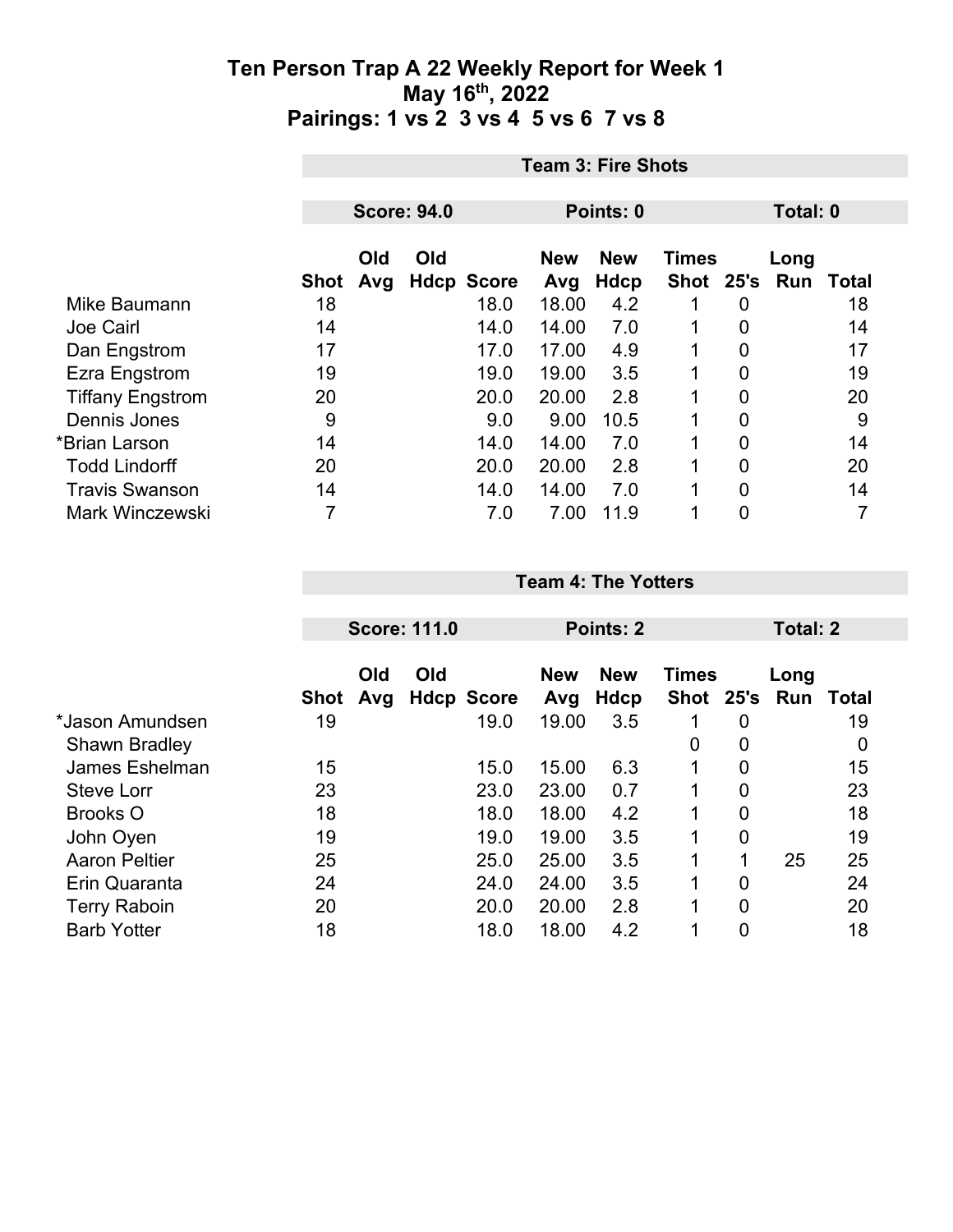|                         |      | <b>Team 5: Lead Delivery for Mr Pigeon</b> |                     |                   |                   |                    |                           |                |             |              |  |
|-------------------------|------|--------------------------------------------|---------------------|-------------------|-------------------|--------------------|---------------------------|----------------|-------------|--------------|--|
|                         |      |                                            | <b>Score: 112.0</b> |                   |                   | Points: 2          |                           |                | Total: 2    |              |  |
|                         |      |                                            |                     |                   |                   |                    |                           |                |             |              |  |
|                         | Shot | Old<br>Avg                                 | Old                 | <b>Hdcp Score</b> | <b>New</b><br>Avg | <b>New</b><br>Hdcp | <b>Times</b><br>Shot 25's |                | Long<br>Run | <b>Total</b> |  |
| <b>Kevin Bubbers</b>    | 24   |                                            |                     | 24.0              | 24.00             | 4.2                | 1                         | 0              |             | 24           |  |
| <b>Luke Churchill</b>   | 16   |                                            |                     | 16.0              | 16.00             | 5.6                | 1                         | 0              |             | 16           |  |
| Joe Down                | 22   |                                            |                     | 22.0              | 22.00             | 1.4                | 1                         | $\overline{0}$ |             | 22           |  |
| David Godwin            | 22   |                                            |                     | 22.0              | 22.00             | 1.4                | 1                         | $\overline{0}$ |             | 22           |  |
| <b>Becca Hegstrand</b>  | 22   |                                            |                     | 22.0              | 22.00             | 1.4                | 1                         | 0              |             | 22           |  |
| *John Hegstrand         | 22   |                                            |                     | 22.0              | 22.00             | 1.4                | 1                         | $\overline{0}$ |             | 22           |  |
| <b>Richard Oftedal</b>  |      |                                            |                     |                   |                   |                    | 0                         | 0              |             | $\mathbf 0$  |  |
| <b>Mackenzie Phenow</b> | 11   |                                            |                     | 11.0              | 11.00             | 9.1                | 1                         | $\overline{0}$ |             | 11           |  |
| Margaret Phillippi      | 15   |                                            |                     | 15.0              | 15.00             | 6.3                | 1                         | $\mathbf 0$    |             | 15           |  |
| <b>Johnathan Pratt</b>  | 21   |                                            |                     | 21.0              | 21.00             | 2.1                | 1                         | $\overline{0}$ |             | 21           |  |

|                       |             | <b>Score: 108.0</b> |                          |                   | Points: 0                 |              |                | Total: 0              |       |  |
|-----------------------|-------------|---------------------|--------------------------|-------------------|---------------------------|--------------|----------------|-----------------------|-------|--|
|                       | <b>Shot</b> | Old<br>Avg          | Old<br><b>Hdcp Score</b> | <b>New</b><br>Avg | <b>New</b><br><b>Hdcp</b> | <b>Times</b> |                | Long<br>Shot 25's Run | Total |  |
| Alex Bickford         | 22          |                     | 22.0                     | 22.00             | 1.4                       |              | 0              |                       | 22    |  |
| <b>Jack Bickford</b>  |             |                     |                          |                   |                           | 0            | 0              |                       | 0     |  |
| Jeff Bickford         | 16          |                     | 16.0                     | 16.00             | 5.6                       | 1            | $\overline{0}$ |                       | 16    |  |
| *Chris Bloss          | 24          |                     | 24.0                     | 24.00             | 5.6                       | 1            | $\overline{0}$ |                       | 24    |  |
| <b>Nathan Bloss</b>   | 24          |                     | 24.0                     | 24.00             | 5.6                       | 1            | 0              |                       | 24    |  |
| <b>Bloss Brandon</b>  | 14          |                     | 14.0                     | 14.00             | 7.0                       | 1            | 0              |                       | 14    |  |
| Austin Kapann         | 22          |                     | 22.0                     | 22.00             | 1.4                       | 1            | 0              |                       | 22    |  |
| <b>Kevin Markuson</b> |             |                     |                          |                   |                           | 0            | 0              |                       | 0     |  |

**Team 6: Pull, Bang, Dang**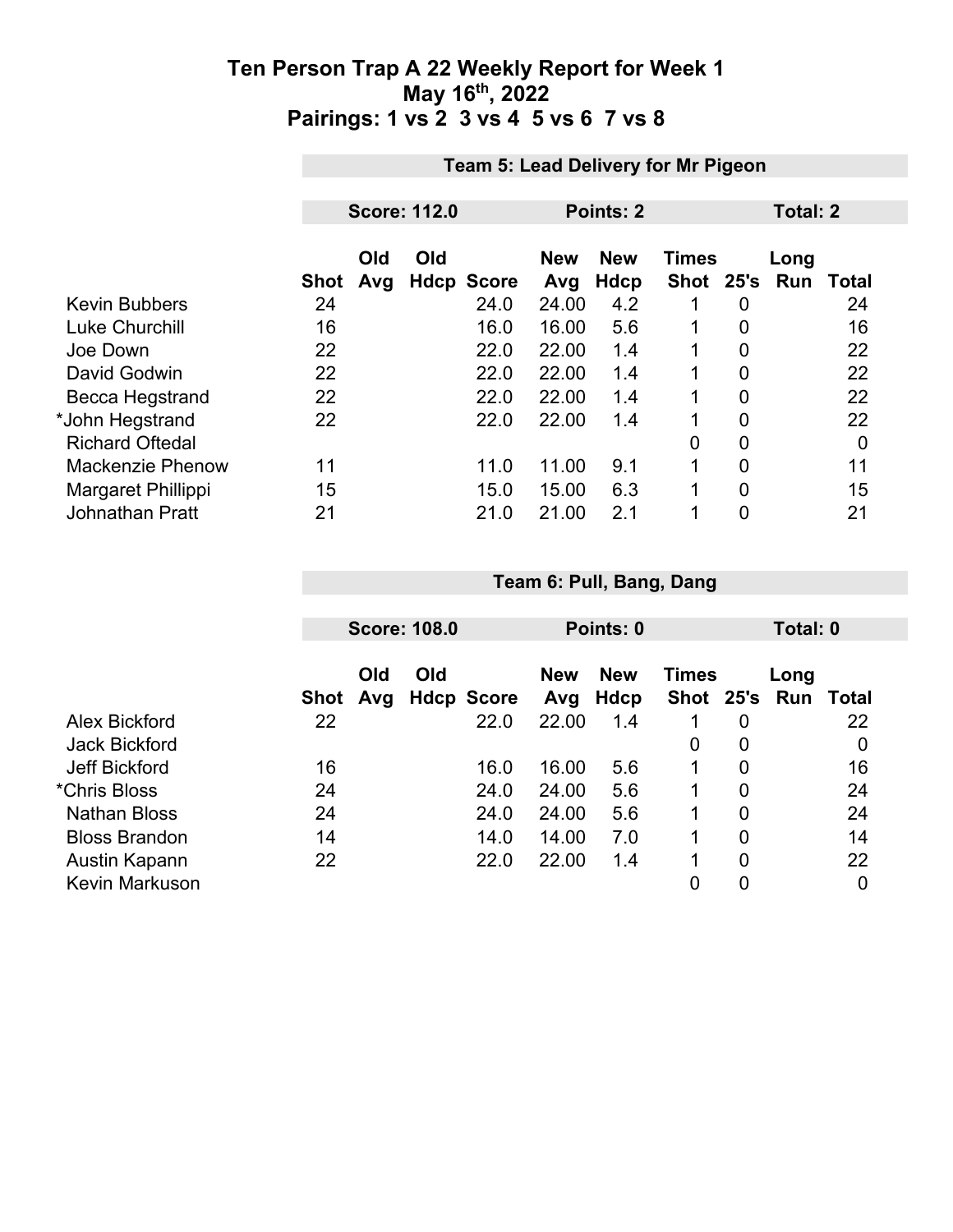|                  | <b>Team 7: Palmer Stained Glass</b> |            |     |                   |                   |                    |                        |                |      |       |  |
|------------------|-------------------------------------|------------|-----|-------------------|-------------------|--------------------|------------------------|----------------|------|-------|--|
|                  | <b>Score: 114.0</b><br>Points: 2    |            |     |                   |                   |                    | Total: 2               |                |      |       |  |
|                  |                                     |            |     |                   |                   |                    |                        |                |      |       |  |
|                  | <b>Shot</b>                         | Old<br>Avg | Old | <b>Hdcp Score</b> | <b>New</b><br>Avg | <b>New</b><br>Hdcp | Times<br>Shot 25's Run |                | Long | Total |  |
| Aaron Aaron      | 15                                  |            |     | 15.0              | 15.00             | 6.3                |                        | 0              |      | 15    |  |
| Jake Buhman      | 18                                  |            |     | 18.0              | 18.00             | 4.2                | 1                      | 0              |      | 18    |  |
| <b>Dick Dick</b> | 22                                  |            |     | 22.0              | 22.00             | 1.4                | 1                      | $\overline{0}$ |      | 22    |  |
| Ed Ed            | 25                                  |            |     | 25.0              | 25.00             | 1.4                | 1                      | 1              | 25   | 25    |  |
| Paul Krzyka      | 23                                  |            |     | 23.0              | 23.00             | 0.7                | 1                      | 0              |      | 23    |  |
| <b>Mike Mike</b> | 21                                  |            |     | 21.0              | 21.00             | 2.1                | 1                      | $\overline{0}$ |      | 21    |  |
| Al Palmer        | 19                                  |            |     | 19.0              | 19.00             | 3.5                | $\mathbf{1}$           | $\overline{0}$ |      | 19    |  |
| *Shawn Palmer    | 23                                  |            |     | 23.0              | 23.00             | 0.7                | $\mathbf 1$            | $\overline{0}$ |      | 23    |  |
| <b>Roy Roy</b>   | 19                                  |            |     | 19.0              | 19.00             | 3.5                | 1                      | $\overline{0}$ |      | 19    |  |

| Team 8: League average |                     |                                                  |  |           |            |   |          |  |
|------------------------|---------------------|--------------------------------------------------|--|-----------|------------|---|----------|--|
|                        |                     |                                                  |  |           |            |   |          |  |
|                        | <b>Score: 110.7</b> |                                                  |  | Points: 0 |            |   | Total: 0 |  |
| Old                    | Old                 | Shot Avg Hdcp Score Avg Hdcp Shot 25's Run Total |  | New New   | Times<br>0 | 0 | Long     |  |

| Super Shooters: Leo Brand |                      | 25 |
|---------------------------|----------------------|----|
|                           | <b>Cory Greene</b>   | 25 |
|                           | <b>Aaron Peltier</b> | 25 |
|                           | Ed Ed                | 25 |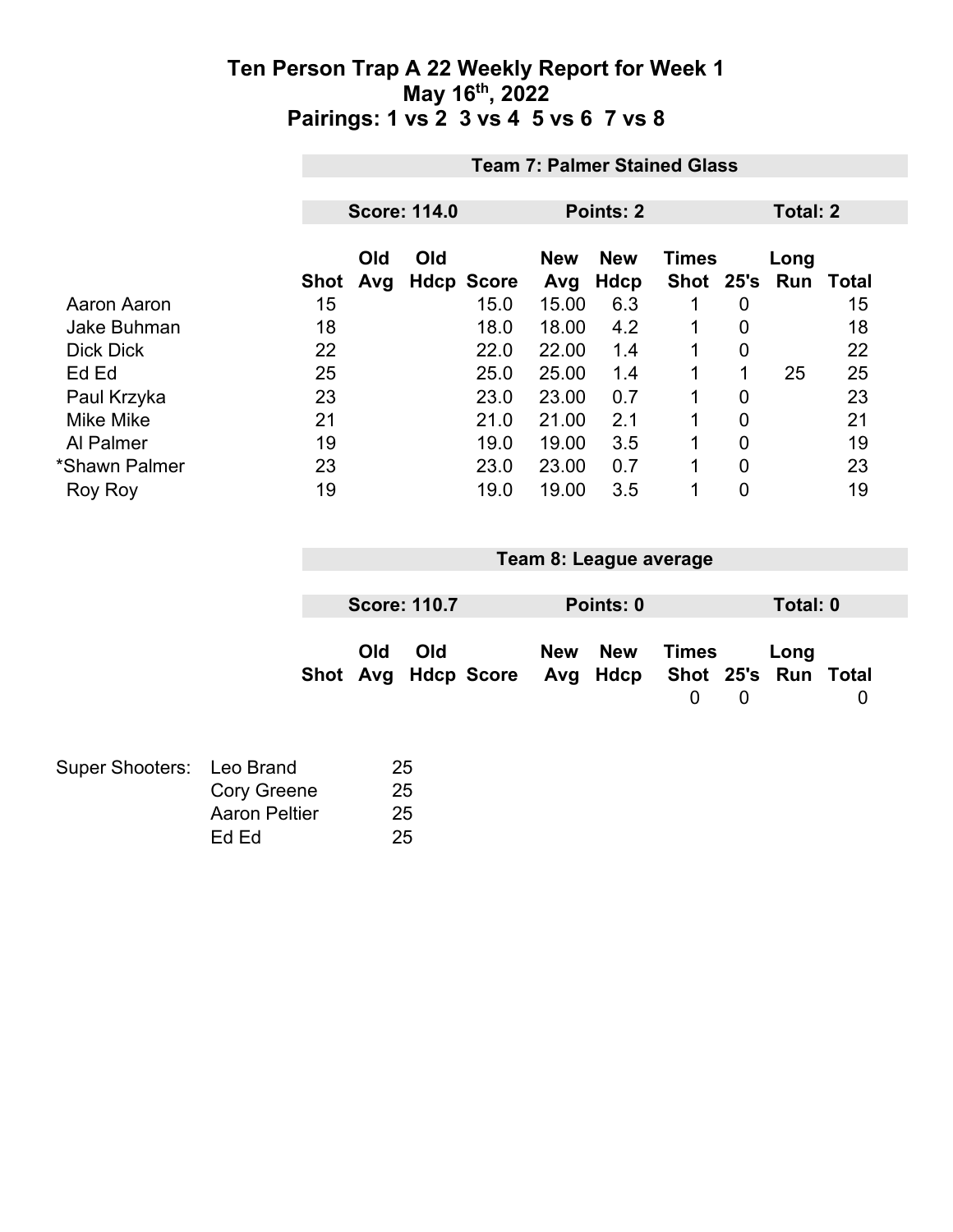# **Ten Person Trap A 22 Team Standings through week 1**

| Team 7 | <b>Palmer Stained Glass</b>        | 2.0 |
|--------|------------------------------------|-----|
| Team 5 | <b>Lead Delivery for Mr Pigeon</b> | 2.0 |
| Team 4 | <b>The Yotters</b>                 | 2.0 |
| Team 1 | <b>Mc Metalfab</b>                 | 2.0 |
| Team 8 | League average                     | 0.0 |
| Team 6 | Pull, Bang, Dang                   | 0.0 |
| Team 3 | <b>Fire Shots</b>                  | 0.0 |
| Team 2 | <b>Dunham</b>                      | 0.0 |
|        |                                    |     |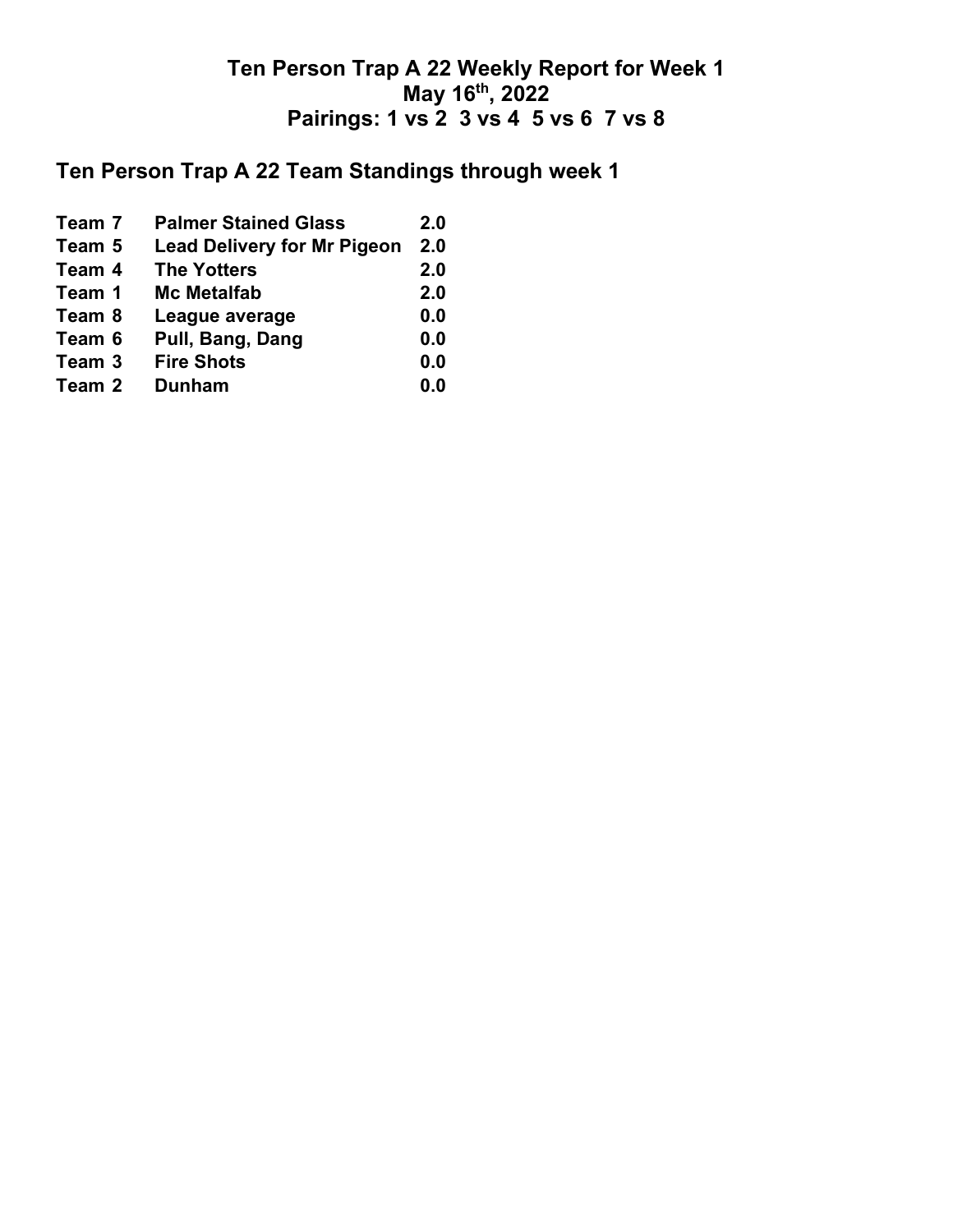# **Ten Person Trap A 22 Total Target Leaders Through Week 1**

| Shooter                 | Total | Avg   |   | Rounds Straights Team |                             |
|-------------------------|-------|-------|---|-----------------------|-----------------------------|
| <b>Cory Greene</b>      | 25    | 25.00 | 1 | 1                     | Mc Metalfab                 |
| Ed Ed                   | 25    | 25.00 | 1 | 1                     | <b>Palmer Stained Glass</b> |
| Leo Brand               | 25    | 25.00 | 1 | 1                     | Mc Metalfab                 |
| <b>Aaron Peltier</b>    | 25    | 25.00 | 1 | 1                     | <b>The Yotters</b>          |
| <b>Nathan Bloss</b>     | 24    | 24.00 | 1 | 0                     | Pull, Bang, Dang            |
| <b>Mark Ellers</b>      | 24    | 24.00 | 1 | 0                     | Mc Metalfab                 |
| <b>Tony Brand</b>       | 24    | 24.00 | 1 | 0                     | Mc Metalfab                 |
| Dave Brady              | 24    | 24.00 | 1 | $\boldsymbol{0}$      | Dunham                      |
| <b>Kevin Bubbers</b>    | 24    | 24.00 | 1 | $\boldsymbol{0}$      | Lead Delivery for Mr Pigeon |
| <b>Chris Bloss</b>      | 24    | 24.00 | 1 | 0                     | Pull, Bang, Dang            |
| Erin Quaranta           | 24    | 24.00 | 1 | 0                     | <b>The Yotters</b>          |
| <b>Steve Lorr</b>       | 23    | 23.00 | 1 | 0                     | <b>The Yotters</b>          |
| <b>Wade Williams</b>    | 23    | 23.00 | 1 | 0                     | Dunham                      |
| <b>Jerry Mertes</b>     | 23    | 23.00 | 1 | 0                     | Mc Metalfab                 |
| Lucas Sook              | 23    | 23.00 | 1 | 0                     | Dunham                      |
| <b>Derick Podratz</b>   | 23    | 23.00 | 1 | 0                     | Dunham                      |
| Paul Krzyka             | 23    | 23.00 | 1 | 0                     | <b>Palmer Stained Glass</b> |
| <b>Shawn Palmer</b>     | 23    | 23.00 | 1 | 0                     | <b>Palmer Stained Glass</b> |
| David Godwin            | 22    | 22.00 | 1 | 0                     | Lead Delivery for Mr Pigeon |
| Austin Kapann           | 22    | 22.00 | 1 | 0                     | Pull, Bang, Dang            |
| <b>Alex Bickford</b>    | 22    | 22.00 | 1 | 0                     | Pull, Bang, Dang            |
| <b>Dick Dick</b>        | 22    | 22.00 | 1 | 0                     | <b>Palmer Stained Glass</b> |
| Joe Down                | 22    | 22.00 | 1 | 0                     | Lead Delivery for Mr Pigeon |
| John Hegstrand          | 22    | 22.00 | 1 | 0                     | Lead Delivery for Mr Pigeon |
| <b>Becca Hegstrand</b>  | 22    | 22.00 | 1 | 0                     | Lead Delivery for Mr Pigeon |
| Jason Kong              | 22    | 22.00 | 1 | 0                     | Dunham                      |
| Dave West               | 22    | 22.00 | 1 | 0                     | Mc Metalfab                 |
| <b>Mike Mike</b>        | 21    | 21.00 | 1 | 0                     | <b>Palmer Stained Glass</b> |
| <b>Johnathan Pratt</b>  | 21    | 21.00 | 1 | 0                     | Lead Delivery for Mr Pigeon |
| <b>Tiffany Engstrom</b> | 20    | 20.00 | 1 | 0                     | <b>Fire Shots</b>           |
| <b>Todd Lindorff</b>    | 20    | 20.00 | 1 | 0                     | <b>Fire Shots</b>           |
| <b>Terry Raboin</b>     | 20    | 20.00 | 1 | 0                     | <b>The Yotters</b>          |
| Jason Amundsen          | 19    | 19.00 | 1 | 0                     | <b>The Yotters</b>          |
| Al Palmer               | 19    | 19.00 | 1 | 0                     | <b>Palmer Stained Glass</b> |
| <b>Ezra Engstrom</b>    | 19    | 19.00 | 1 | 0                     | <b>Fire Shots</b>           |
| <b>Brian Burke</b>      | 19    | 19.00 | 1 | 0                     | Dunham                      |
| <b>Gary Bimson</b>      | 19    | 19.00 | 1 | 0                     | Mc Metalfab                 |
| John Oyen               | 19    | 19.00 | 1 | 0                     | The Yotters                 |